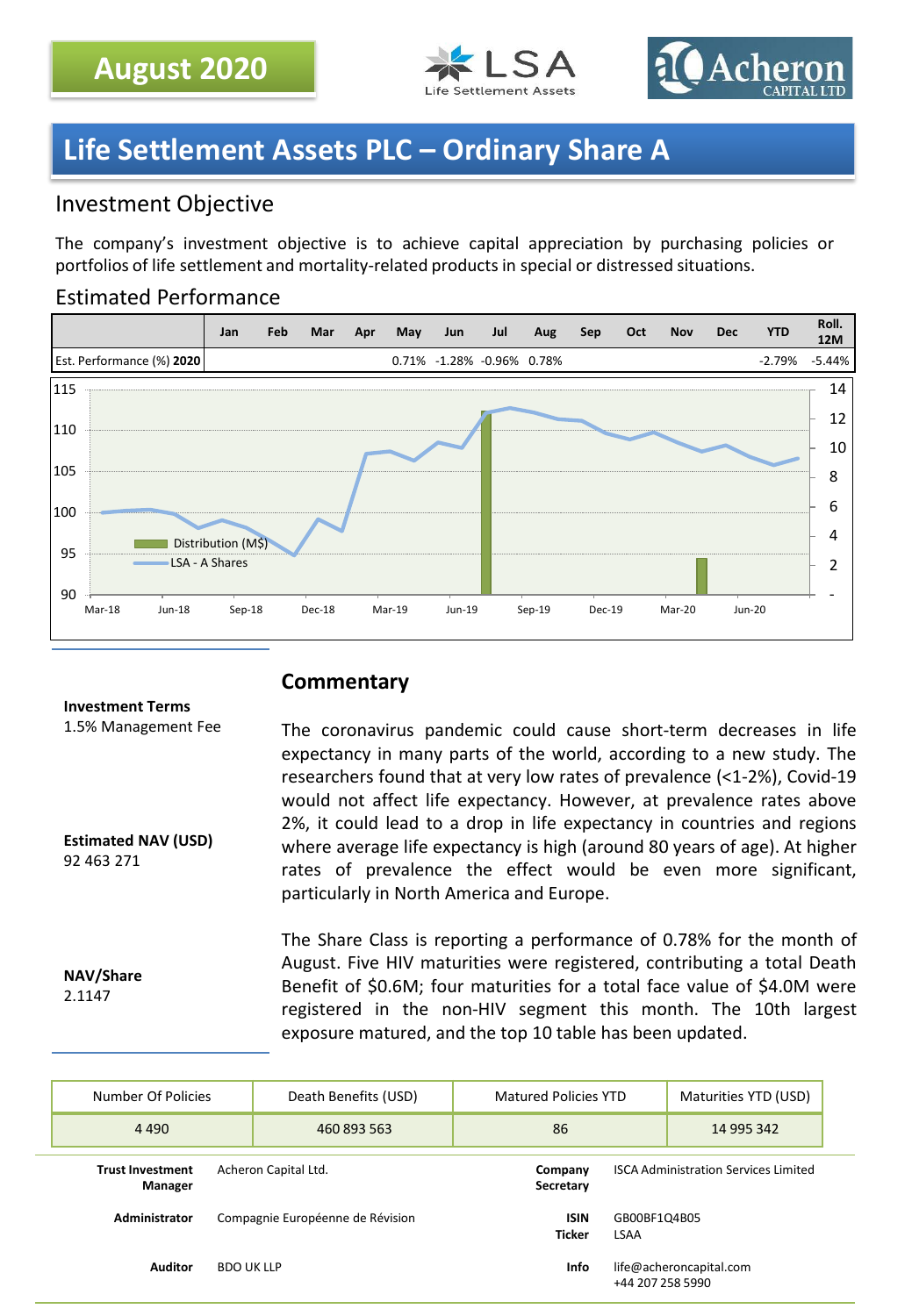







**Distribution By Gender**



**Distribution by Insurance Company**





**Maturities Since Inception**



(1)Indicates the available face amount to LSA which is a fractional interest of initial face amount. (2)Distribution by issue dates reflects the time since the life insurance policy was issued. Source of Data: Acheron Capital Ltd unless otherwise stated.